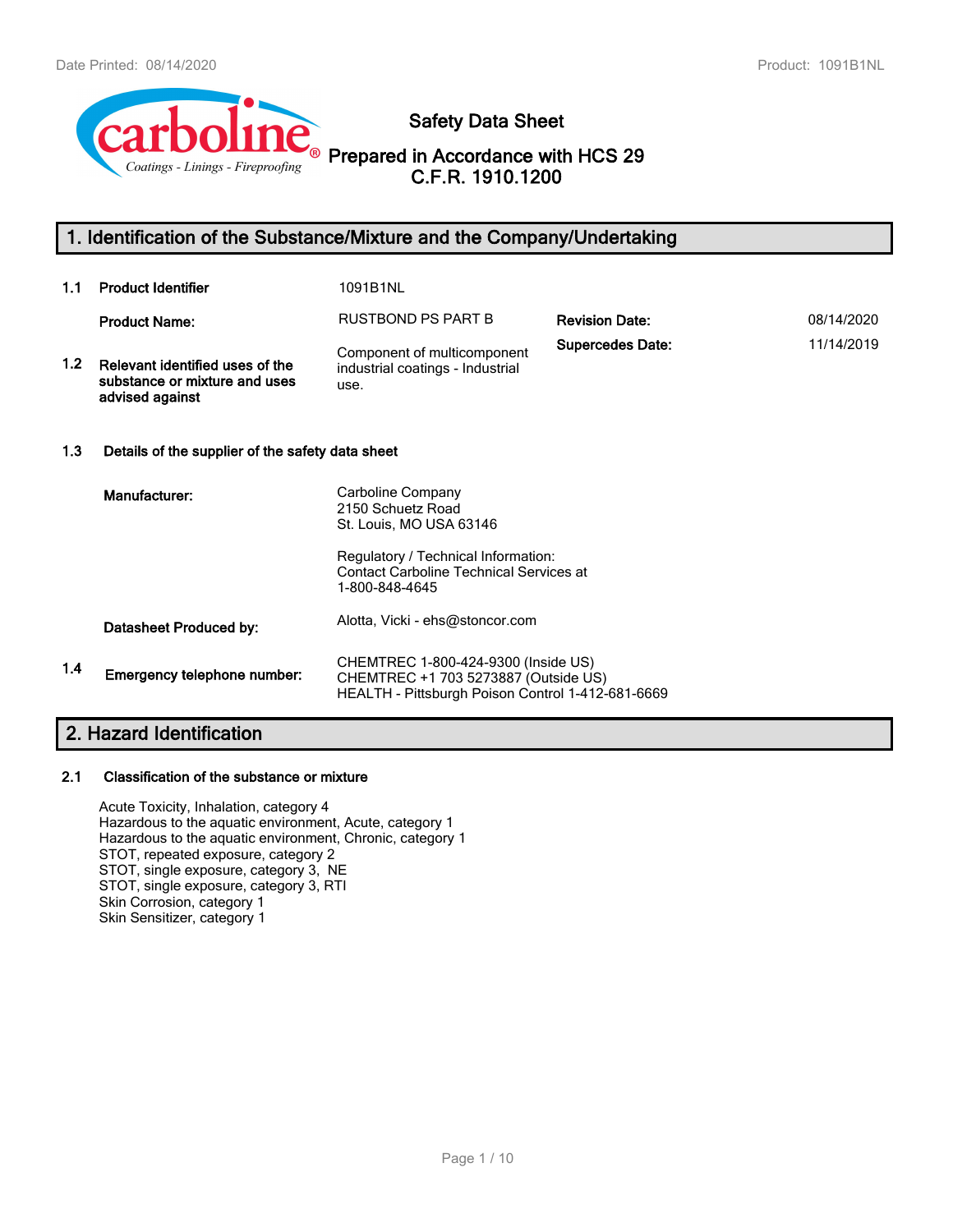

**Signal Word**

Danger

## **Named Chemicals on Label**

PROPYLENE GLYCOL MONOMETHYL ETHER, BENZENE-1, 3-DIMETHANAMINE, POLYAMINE, AROMATIC HYDROCARBON, HYDROXY MODIFIED RESIN, TOFA, REACTION PRODUCTS WITH TEPA

## **HAZARD STATEMENTS**

| Skin Corrosion, category 1<br>Skin Sensitizer, category 1<br>Acute Toxicity, Inhalation, category 4<br>STOT, single exposure, category 3, RTI<br>STOT, single exposure, category 3, NE<br>STOT, repeated exposure, category 2 | H314-1<br>H317<br>H332<br>H335<br>H336<br>H373 | Causes severe skin burns and eye damage.<br>May cause an allergic skin reaction.<br>Harmful if inhaled.<br>May cause respiratory irritation.<br>May cause drowsiness or dizziness.<br>May cause damage to organs through prolonged or repeated<br>exposure. |
|-------------------------------------------------------------------------------------------------------------------------------------------------------------------------------------------------------------------------------|------------------------------------------------|-------------------------------------------------------------------------------------------------------------------------------------------------------------------------------------------------------------------------------------------------------------|
| Hazardous to the aquatic environment,<br>Acute, category 1                                                                                                                                                                    | H400                                           | Very toxic to aquatic life.                                                                                                                                                                                                                                 |
| Hazardous to the aquatic environment,<br>Chronic, category 1                                                                                                                                                                  | H410                                           | Very toxic to aquatic life with long lasting effects.                                                                                                                                                                                                       |
| <b>PRECAUTION PHRASES</b>                                                                                                                                                                                                     |                                                |                                                                                                                                                                                                                                                             |
|                                                                                                                                                                                                                               | P260                                           | Do not breathe dust/fume/gas/mist/vapours/spray.                                                                                                                                                                                                            |
|                                                                                                                                                                                                                               | P264                                           | Wash hands thoroughly after handling.                                                                                                                                                                                                                       |
|                                                                                                                                                                                                                               | P273                                           | Avoid release to the environment.                                                                                                                                                                                                                           |
|                                                                                                                                                                                                                               | P280                                           | Wear protective gloves/protective clothing/eye protection/<br>face protection.                                                                                                                                                                              |
|                                                                                                                                                                                                                               | P301+330+331                                   | IF SWALLOWED: Rinse mouth. Do NOT induce vomiting.                                                                                                                                                                                                          |
|                                                                                                                                                                                                                               | P302+352                                       | IF ON SKIN: Wash with plenty of soap and water.                                                                                                                                                                                                             |
|                                                                                                                                                                                                                               | P304+340                                       | IF INHALED: Remove victim to fresh air and keep at rest in a<br>position comfortable for breathing.                                                                                                                                                         |
|                                                                                                                                                                                                                               | P305+P351+P3<br>38                             | IF IN EYES: Rinse cautiously with water for several minutes.<br>Remove contact lenses, if present and easy to do so.<br>Continue rinsing.                                                                                                                   |
|                                                                                                                                                                                                                               | P314<br>P333+313<br>P363                       | Get medical advice/attention if you feel unwell.<br>If skin irritation or rash occurs: Get medical advice/attention.<br>Wash contaminated clothing before reuse.                                                                                            |
|                                                                                                                                                                                                                               | P391                                           | Collect spillage.                                                                                                                                                                                                                                           |

## **2.3 Other hazards**

No Information

## **Results of PBT and vPvB assessment:**

The product does not meet the criteria for PBT/VPvB in accordance with Annex XIII.

# **3. Composition/Information On Ingredients**

## **3.2 Mixtures**

**Hazardous Ingredients**

**CAS-No. Chemical Name %**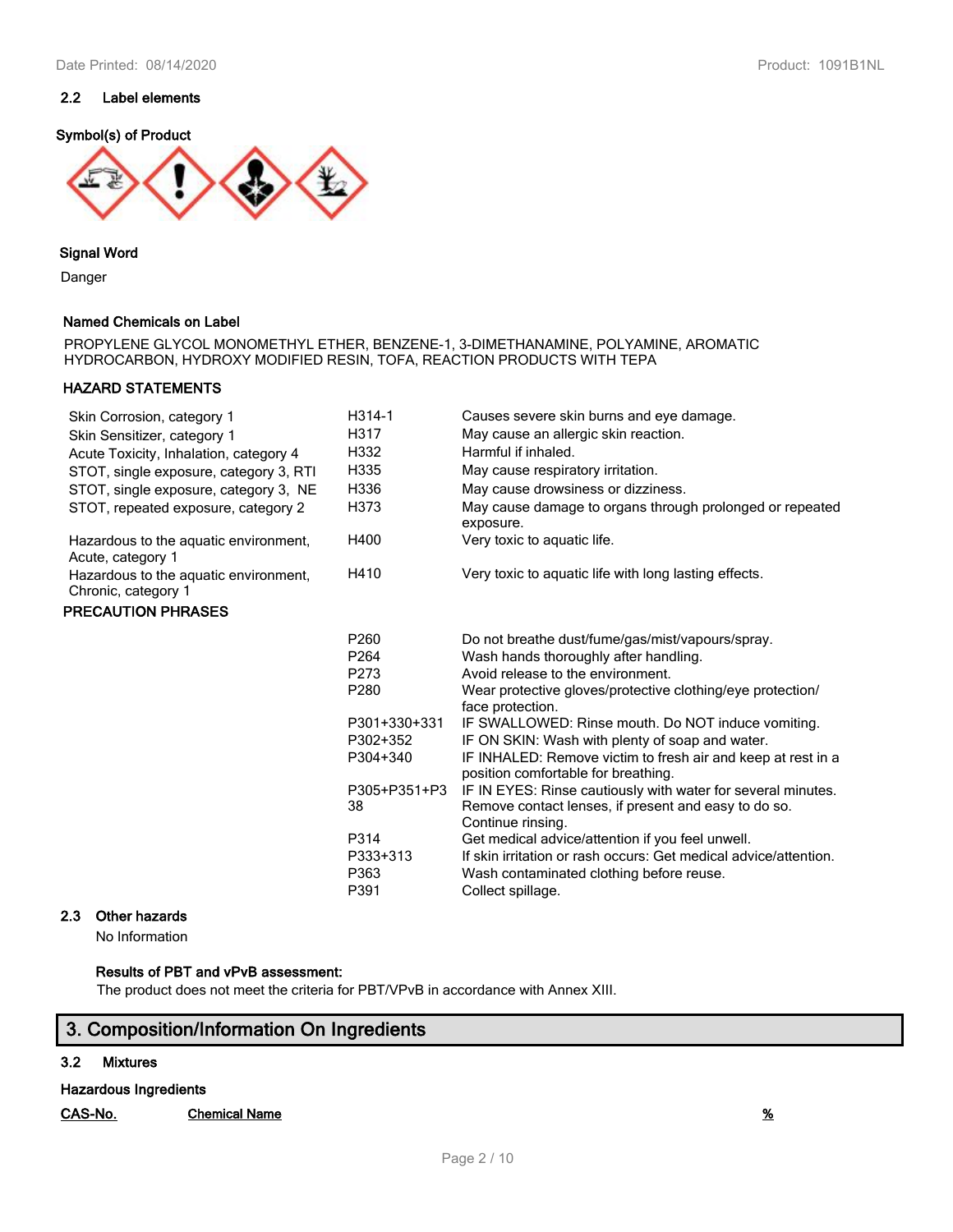| CAR No     | CHC Cumbolo                       | CUC Hozard Ctatamante | M Engtern  |
|------------|-----------------------------------|-----------------------|------------|
| 25620-58-0 | POI YAMINE                        |                       | $2.5 - 10$ |
| 64742-95-6 | AROMATIC HYDROCARBON              | $2.5 - 10$            |            |
| 107-98-2   | PROPYLENE GLYCOL MONOMETHYL ETHER | $2.5 - 10$            |            |
| 1477-55-0  | BENZENE-1, 3-DIMETHANAMINE        |                       | $10 - 25$  |
| 68457-74-9 | <b>HYDROXY MODIFIED RESIN</b>     | $10 - 25$             |            |
| 68953-36-6 | TOFA. REACTION PRODUCTS WITH TEPA | $25 - 50$             |            |
|            |                                   |                       |            |

| CAS-No.    | <b>GHS Symbols</b>      | <b>GHS Hazard Statements</b>     | <b>M-Factors</b> |
|------------|-------------------------|----------------------------------|------------------|
| 68953-36-6 | GHS05-GHS07-GHS09       | H314-317-400-410                 | 0                |
| 68457-74-9 | GHS07-GHS08             | H304-335-336-373                 | 0                |
| 1477-55-0  | GHS05-GHS07             | H302-314-317-332-412             | 0                |
| 107-98-2   | GHS02-GHS07             | H <sub>226</sub> -336            | 0                |
| 64742-95-6 | GHS02-GHS07-GHS08-GHS09 | H226-304-315-319-332-335-336-411 | 0                |
| 25620-58-0 | GHS05-GHS07             | H302-314-317-412                 |                  |
| Remarks:   | CASStatement            |                                  |                  |

**Additional Information:** The text for GHS Hazard Statements shown above (if any) is given in Section 16.

## **4. First-aid Measures**

## **4.1 Description of First Aid Measures**

**AFTER INHALATION:** Give oxygen or artificial respiration if needed. Remove person to fresh air. If signs/symptoms continue, get medical attention.

**AFTER SKIN CONTACT:** In case of contact, immediately flush skin with plenty of water for at least 15 minutes while removing contaminated clothing and shoes. If skin irritation persists, call a physician.

**AFTER EYE CONTACT:** Rinse thoroughly with plenty of water for at least 15 minutes and consult a physician.

**AFTER INGESTION:** Do NOT induce vomiting. Never give anything by mouth to an unconscious person. If swallowed, call a poison control centre or doctor immediately.

#### **4.2 Most important symptoms and effects, both acute and delayed**

Harmful if swallowed. Irritating to eyes and skin. Risk of serious damage to the lungs (by aspiration). Vapours may cause drowsiness and dizziness.

## **4.3 Indication of any immediate medical attention and special treatment needed**

No information available on clinical testing and medical monitoring. Specific toxicological information on substances, if available, can be found in section 11.

When symptoms persist or in all cases of doubt seek medical advice.

## **5. Fire-fighting Measures**

#### **5.1 Extinguishing Media:**

Carbon Dioxide, Dry Chemical, Foam, Water Fog

**UNUSUAL FIRE AND EXPLOSION HAZARDS:** Flammable liquid. Vapours are heavier than air and may spread along floors. Vapours may form explosive mixtures with air. Vapors may travel to areas away from work site before igniting/flashing back to vapor source. Provide adequate ventilation. Prevent the creation of flammable or explosive concentrations of vapour in air and avoid vapour concentration higher than the occupational exposure limits. Keep away from heat/sparks/open flames/hot surfaces. - No smoking. Electrical installations / working materials must comply with the technological safety standards. Wear shoes with conductive soles.

#### **5.2 Special hazards arising from the substance or mixture**

No Information

#### **5.3 Advice for firefighters**

In the event of fire, wear self-contained breathing apparatus. Cool containers / tanks with water spray. Flammable.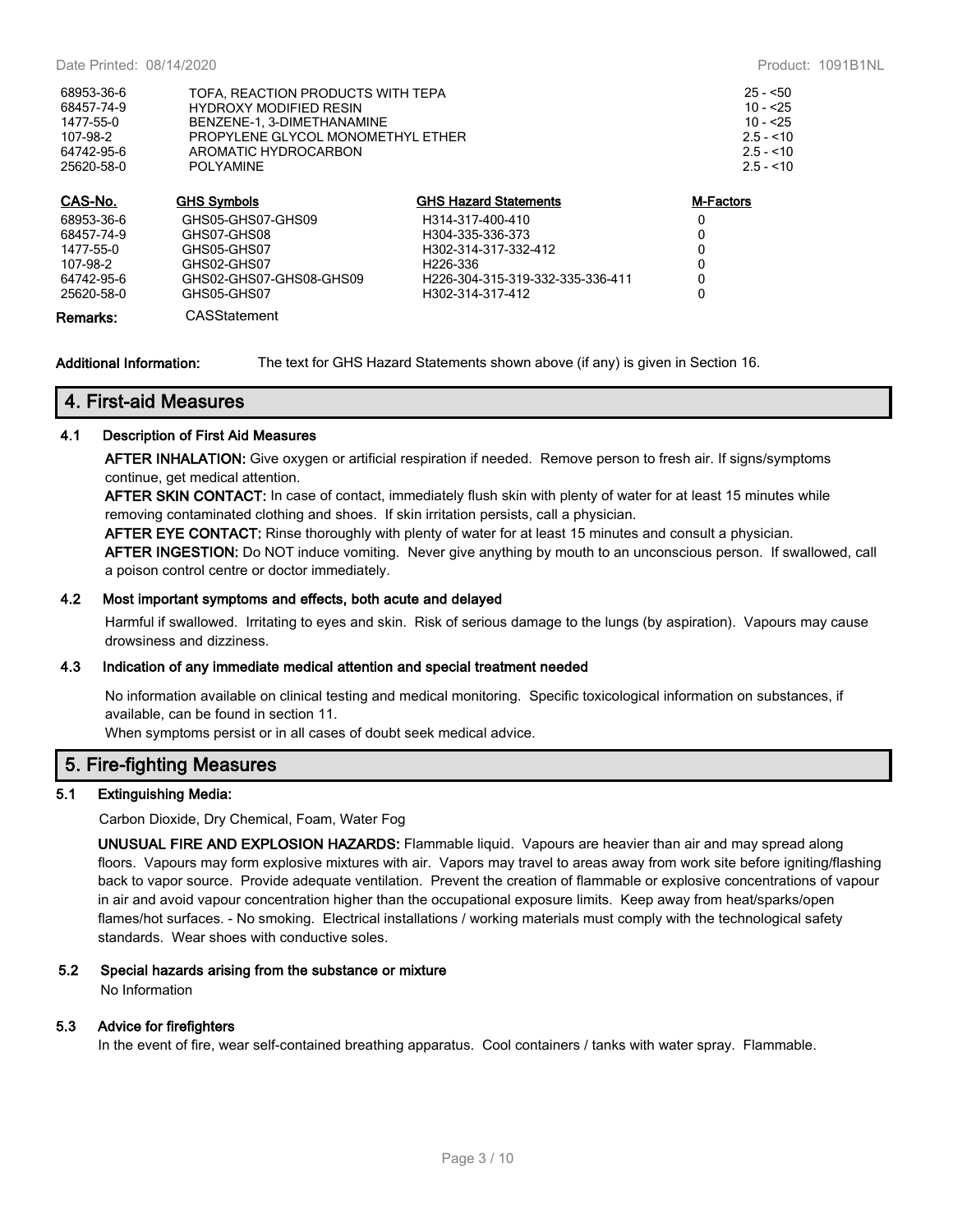## **6. Accidental Release Measures**

#### **6.1 Personal precautions, protective equipment and emergency procedures**

Ensure adequate ventilation. Evacuate personnel to safe areas. Remove all sources of ignition. To avoid ignition of vapours by static electricity discharge, all metal parts of the equipment must be grounded. Wear personal protective equipment. For personal protection see section 8.

#### **6.2 Environmental precautions**

Do not allow material to contaminate ground water system. Prevent product from entering drains.

#### **6.3 Methods and material for containment and cleaning up**

Prevent further leakage or spillage if safe to do so. Contain spillage, soak up with non-combustible absorbent material, (e.g. sand, earth, diatomaceous earth, vermiculite) and transfer to a container for disposal according to local / national regulations (see section 13).

## **6.4 Reference to other sections**

Please refer to disposal requirements or country specific disposal requirements for this material. See Section 13 for further information.

## **7. Handling and Storage**

## **7.1 Precautions for safe handling**

**INSTRUCTIONS FOR SAFE HANDLING :** Keep containers dry and tightly closed to avoid moisture absorption and contamination. Prepare the working solution as given on the label(s) and/or the user instructions. Do not breathe vapours or spray mist. Ensure all equipment is electrically grounded before beginning transfer operations. Do not use sparking tools. Do not get in eyes, on skin, or on clothing. Use only with adequate ventilation/personal protection. Wash thoroughly after handling.

**PROTECTION AND HYGIENE MEASURES :** Handle in accordance with good industrial hygiene and safety practice. Wash hands before breaks and at the end of workday. When using, do not eat, drink or smoke.

#### **7.2 Conditions for safe storage, including any incompatibilities**

#### **CONDITIONS TO AVOID:** Heat, flames and sparks.

**STORAGE CONDITIONS:** Keep container closed when not in use. Store in a dry, well ventilated place away from sources of heat, ignition and direct sunlight.

## **7.3 Specific end use(s)**

No specific advice for end use available.

## **8. Exposure Controls/Personal Protection**

#### **8.1 Control parameters**

## **Ingredients with Occupational Exposure Limits (US)**

| Name                                        | CAS-No.    | <b>ACGIH TWA</b> | <b>ACGIH STEL</b> | <b>ACGIH Ceiling</b> |
|---------------------------------------------|------------|------------------|-------------------|----------------------|
| TOFA, REACTION PRODUCTS WITH TEPA           | 68953-36-6 | N/E              | N/E               | N/E                  |
| <b>HYDROXY MODIFIED RESIN</b>               | 68457-74-9 | N/E              | N/E               | N/E                  |
| BENZENE-1, 3-DIMETHANAMINE                  | 1477-55-0  | N/E              | N/E               | 0.1 MGM3             |
| PROPYLENE GLYCOL MONOMETHYL<br><b>ETHER</b> | 107-98-2   | 50 PPM           | 100 PPM           | N/E                  |
| AROMATIC HYDROCARBON                        | 64742-95-6 | 300.0 PPM        | N/E               | N/E                  |
| <b>POLYAMINE</b>                            | 25620-58-0 | N/E              | N/E               | N/E                  |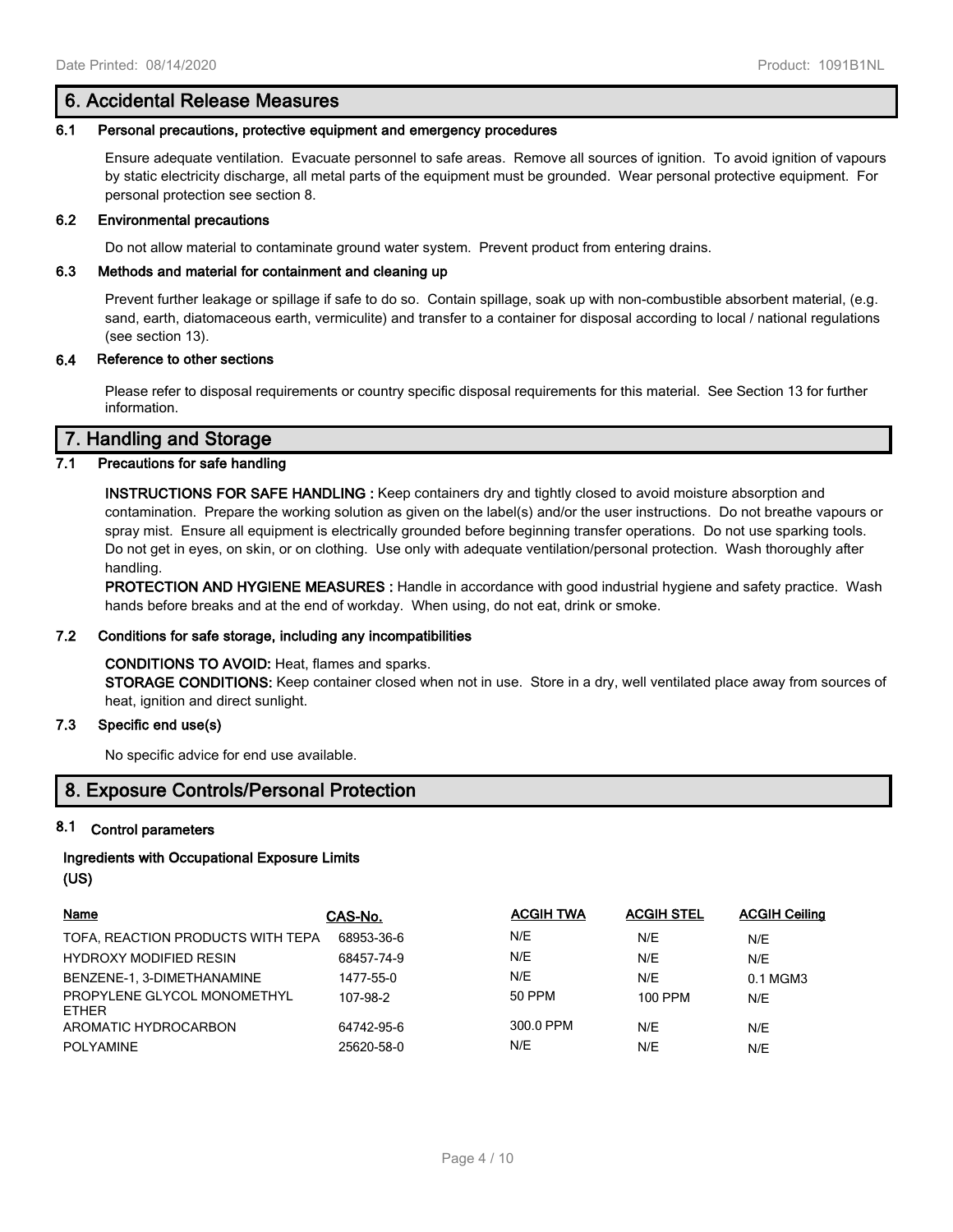| Name                                         | CAS-No.    | <b>OSHA PEL</b>                           | <b>OSHA STEL</b> |
|----------------------------------------------|------------|-------------------------------------------|------------------|
| TOFA, REACTION PRODUCTS WITH TEPA 68953-36-6 |            | N/E                                       | N/E              |
| <b>HYDROXY MODIFIED RESIN</b>                | 68457-74-9 | N/E                                       | N/E              |
| BENZENE-1, 3-DIMETHANAMINE                   | 1477-55-0  | N/E                                       | N/E              |
| PROPYLENE GLYCOL MONOMETHYL<br><b>ETHER</b>  | 107-98-2   | 360 MGM3, 100 540 MGM3, 150<br><b>PPM</b> | <b>PPM</b>       |
| AROMATIC HYDROCARBON                         | 64742-95-6 | 500.0 PPM                                 | N/E              |
| <b>POLYAMINE</b>                             | 25620-58-0 | N/E                                       | N/E              |

**FURTHER INFORMATION:** Refer to the regulatory exposure limits for the workforce enforced in each country.

## **8.2 Exposure controls**

## **Personal Protection**

**RESPIRATORY PROTECTION:** In order to avoid inhalation of spray-mist and sanding dust, all spraying and sanding must be done wearing adequate respirator. Use only with ventilation to keep levels below exposure guidelines reported in this document. User should test and monitor exposure levels to ensure all personnel are below guidelines. If not sure, or not able to monitor, use State or federally approved supplied air respirator. For silica containing coatings in a liquid state, and/or if no exposure limits are established above, air-supplied respirators are generally not required.

**EYE PROTECTION:** Safety glasses with side-shields.

**HAND PROTECTION:** Gloves should be discarded and replaced if there is any indication of degradation or chemical breakthrough. Impervious gloves. Request information on glove permeation properties from the glove supplier. Lightweight protective clothing

**OTHER PROTECTIVE EQUIPMENT:** Ensure that eyewash stations and safety showers are close to the workstation location. **ENGINEERING CONTROLS:** Avoid contact with skin, eyes and clothing. Ensure adequate ventilation, especially in confined areas.

## **9. Physical and Chemical Properties**

| 9.1 | Information on basic physical and chemical properties  |                              |  |  |
|-----|--------------------------------------------------------|------------------------------|--|--|
|     | Appearance:                                            | Viscous Liquid, Amber        |  |  |
|     | <b>Physical State</b>                                  | Liquid                       |  |  |
|     | Odor                                                   | Amine                        |  |  |
|     | Odor threshold                                         | Not Determined               |  |  |
|     | pH                                                     | Not Determined               |  |  |
|     | Melting point / freezing point (°C)                    | Not Determined               |  |  |
|     | Boiling point/range                                    | 176 F (80 C) - 523 F (273 C) |  |  |
|     | <b>Flash Point</b>                                     | 160°F (71°C)                 |  |  |
|     | <b>Evaporation rate</b>                                | Slower Than Ether            |  |  |
|     | Flammability (solid, gas)                              | N/D                          |  |  |
|     | Upper/lower flammability or explosive<br><b>limits</b> | $0.9 - 10.9$                 |  |  |
|     | Vapour Pressure, mmHg                                  | Not Determined               |  |  |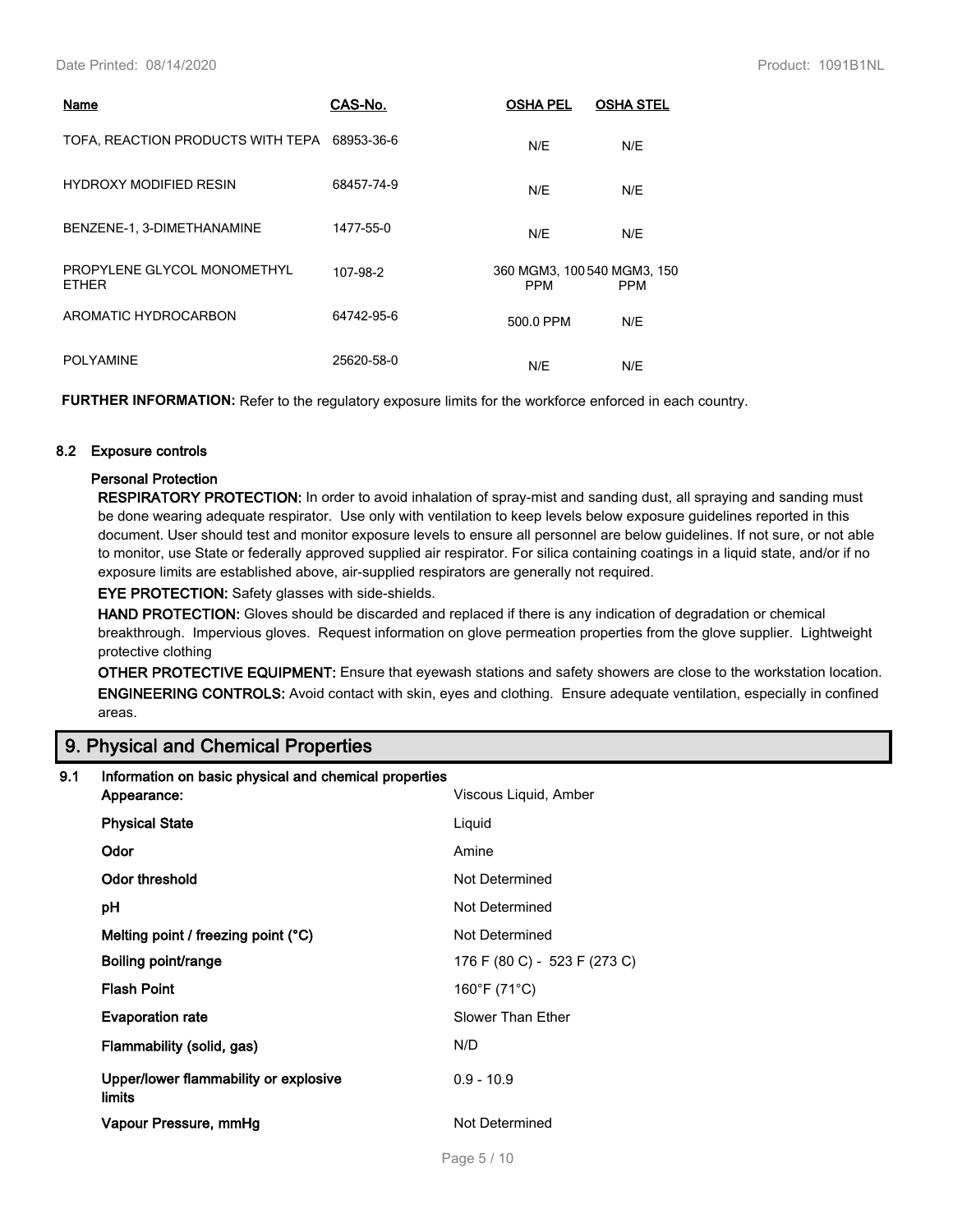|     | Vapour density                         | Heavier than Air |
|-----|----------------------------------------|------------------|
|     | <b>Relative density</b>                | N/D              |
|     | Solubility in / Miscibility with water | Not Determined   |
|     | Partition coefficient: n-octanol/water | N/D              |
|     | Auto-ignition temperature (°C)         | N/D              |
|     | Decomposition temperature (°C)         | N/D              |
|     | Viscosity                              | Not Determined   |
|     | <b>Explosive properties</b>            | N/D              |
|     | Oxidising properties                   | N/D              |
| 9.2 | Other information                      |                  |
|     | VOC Content g/l:                       | 95               |
|     | Specific Gravity (g/cm3)               | 0.99             |

# **10. Stability and Reactivity**

#### **10.1 Reactivity**

No reactivity hazards known under normal storage and use conditions.

## **10.2 Chemical stability**

Stable under normal conditions.

## **10.3 Possibility of hazardous reactions**

Hazardous polymerisation does not occur.

### **10.4 Conditions to avoid**

Heat, flames and sparks.

## **10.5 Incompatible materials**

Strong oxidizing agents.

## **10.6 Hazardous decomposition products**

Carbon dioxide (CO2), carbon monoxide (CO), oxides of nitrogen (NOx), dense black smoke.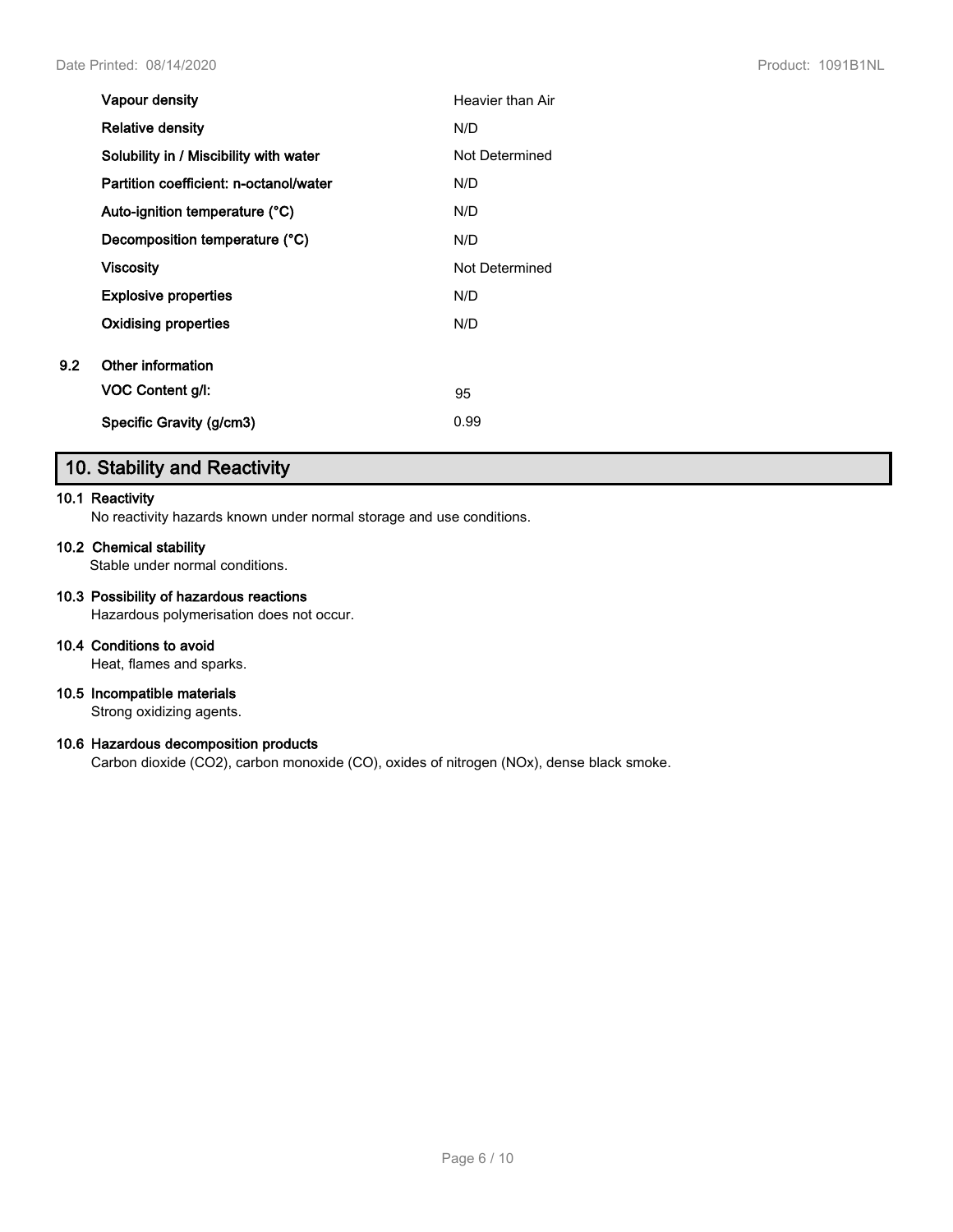# **11. Toxicological Information**

| 11.1 | Information on toxicological effects |                                                        |  |
|------|--------------------------------------|--------------------------------------------------------|--|
|      | <b>Acute Toxicity:</b>               |                                                        |  |
|      | Oral LD50:                           | N/D                                                    |  |
|      | <b>Inhalation LC50:</b>              | N/D                                                    |  |
|      | Irritation:                          | Unknown                                                |  |
|      | Corrosivity:                         | Skin Corrosion, category 1                             |  |
|      | Sensitization:                       | Skin sensitizer and Respiratory sensitizer, category 1 |  |
|      | Repeated dose toxicity:              | Unknown                                                |  |
|      | Carcinogenicity:                     | Unknown                                                |  |
|      | <b>Mutagenicity:</b>                 | Unknown                                                |  |
|      | <b>Toxicity for reproduction:</b>    | Unknown                                                |  |
|      | STOT-single exposure:                | STOT, single exposure, category 3, NE                  |  |
|      | STOT-repeated exposure:              | STOT, repeated exposure, category 2                    |  |
|      | <b>Aspiration hazard:</b>            | Unknown                                                |  |

**If no information is available above under Acute Toxicity then the acute effects of this product have not been tested. Data on individual components are tabulated below:**

| CAS-No.    | <b>Chemical Name</b>                  | Oral LD50                | Dermal LD50                    | Vapor LC50                              | Gas LC50 | <b>Dust/Mist</b><br><b>LC50</b> |
|------------|---------------------------------------|--------------------------|--------------------------------|-----------------------------------------|----------|---------------------------------|
| 68953-36-6 | TOFA, REACTION<br>PRODUCTS WITH TEPA  | 4750 mg/kg<br>oral. rat  |                                | Not Available                           | 0.000    | 0.000                           |
| 68457-74-9 | <b>HYDROXY MODIFIED RESIN</b>         | Not Available            | Not Available                  | Not Available                           | 0.000    | 0.000                           |
| 1477-55-0  | BENZENE-1, 3-<br><b>DIMETHANAMINE</b> | 930 mg/kg,<br>oral, rat  | Not Available                  | not available                           | 0.000    | 0.000                           |
| 107-98-2   | PROPYLENE GLYCOL<br>MONOMETHYL ETHER  | 4016 mg/kg,<br>oral, rat | 13536 mg/kg,<br>dermal, rabbit | 10000<br>ppm/4hrs rat.<br>inhalation    | 0.000    | 0.000                           |
| 64742-95-6 | AROMATIC HYDROCARBON                  | 4700 mg/kg,<br>oral, rat | Not Available                  | 3670 ppm/8<br>hours, rat,<br>inhalation | 0.000    | 0.000                           |
| 25620-58-0 | <b>POLYAMINE</b>                      | 910 mg/kg,<br>oral, rat  |                                | Not Available                           | 0.000    | 0.000                           |

## **Additional Information:**

No Information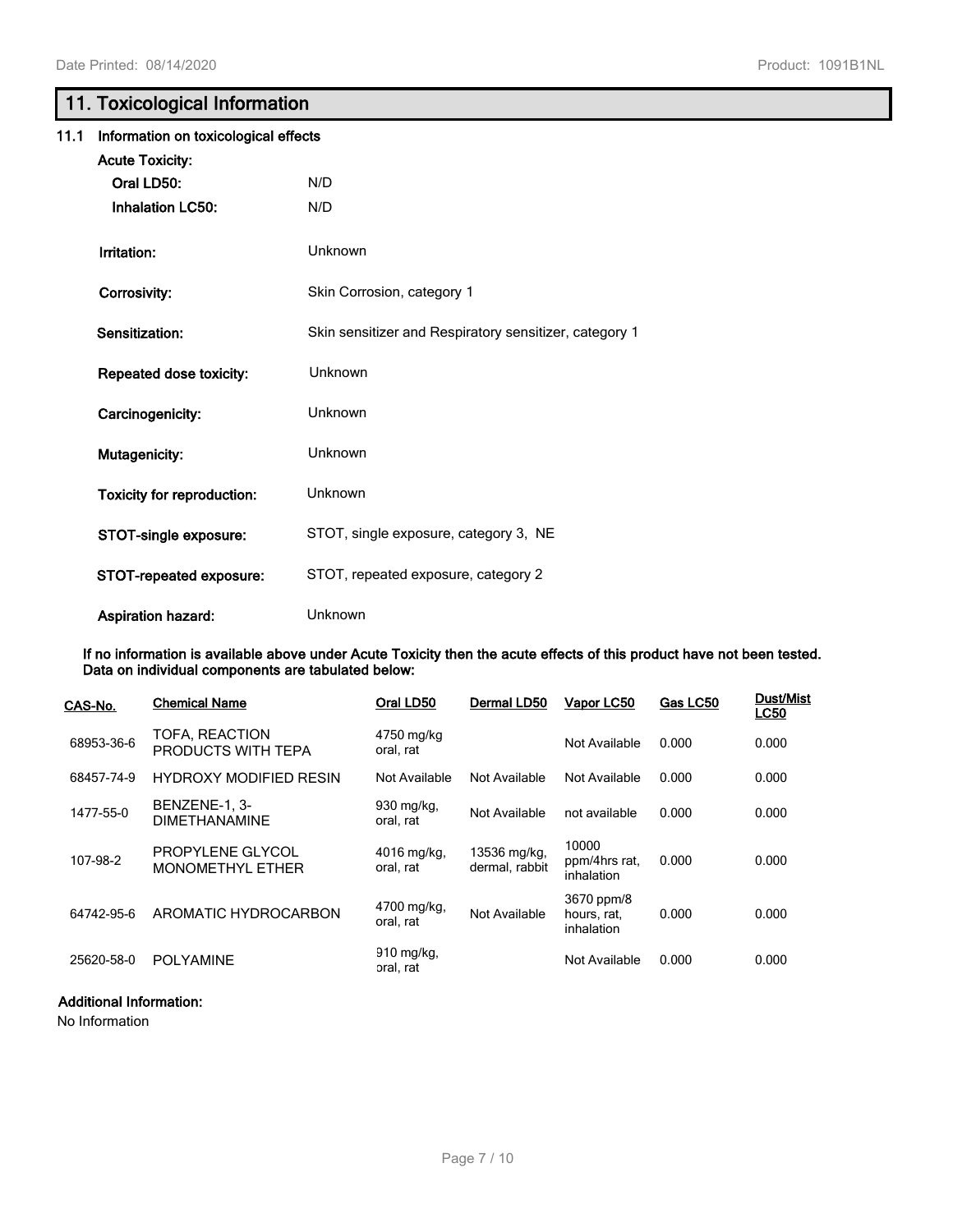# **12. Ecological Information**

| 12.1                           | Toxicity:  |                                               |                           |                |                                                                                    |
|--------------------------------|------------|-----------------------------------------------|---------------------------|----------------|------------------------------------------------------------------------------------|
|                                |            | EC50 48hr (Daphnia):                          | No information available. |                |                                                                                    |
|                                |            | IC50 72hr (Algae):                            | No information available. |                |                                                                                    |
|                                |            | LC50 96hr (fish):                             | No information available. |                |                                                                                    |
|                                |            | 12.2 Persistence and degradability:           | No information available. |                |                                                                                    |
| 12.3                           |            | <b>Bioaccumulative potential:</b>             | No information available. |                |                                                                                    |
| 12.4                           |            | Mobility in soil:                             | No information available. |                |                                                                                    |
| 12.5                           |            | <b>Results of PBT and vPvB</b><br>assessment: |                           |                | The product does not meet the criteria for PBT/VPvB in accordance with Annex XIII. |
| 12.6                           |            | Other adverse effects:                        | No information available. |                |                                                                                    |
| CAS-No.                        |            | <b>Chemical Name</b>                          | <b>EC50 48hr</b>          | IC50 72hr      | <b>LC50 96hr</b>                                                                   |
|                                | 68953-36-6 | TOFA, REACTION PRODUCTS WITH TEPA             | No information            | No information | No information                                                                     |
|                                | 68457-74-9 | <b>HYDROXY MODIFIED RESIN</b>                 | No information            | No information | No information                                                                     |
| 1477-55-0                      |            | BENZENE-1, 3-DIMETHANAMINE                    | No information            | No information | No information                                                                     |
| 107-98-2                       |            | PROPYLENE GLYCOL MONOMETHYL<br><b>ETHER</b>   | 23300 mg/l (Water flea)   | No information | 20800 mg/l (Fish)                                                                  |
|                                | 64742-95-6 | AROMATIC HYDROCARBON                          | No information            | No information | No information                                                                     |
| 25620-58-0<br><b>POLYAMINE</b> |            |                                               | No information            | No information | No information                                                                     |

# **13. Disposal Considerations**

**13.1 WASTE TREATMENT METHODS:** Do not burn, or use a cutting torch on, the empty drum. If recycling is not practicable, dispose of in compliance with local regulations. Dispose of in accordance with local regulations. Empty containers should be taken to an approved waste handling site for recycling or disposal.

# **14. Transport Information**

| 14.1 | UN number                                                                        | None                      |
|------|----------------------------------------------------------------------------------|---------------------------|
|      | 14.2 UN proper shipping name                                                     | Not regulated             |
|      | <b>Technical name</b>                                                            | N/A                       |
|      | 14.3 Transport hazard class(es)                                                  | None                      |
|      | Subsidiary shipping hazard                                                       | N/A                       |
|      | 14.4 Packing group                                                               | N/A                       |
| 14.5 | <b>Environmental hazards</b>                                                     | No information available. |
|      | 14.6 Special precautions for user                                                | No information available. |
|      | EmS-No.:                                                                         | N/A                       |
|      | 14.7 Transport in bulk according to Annex II<br>of MARPOL 73/78 and the IBC code | No information available. |
|      | 15. Regulatory Information                                                       |                           |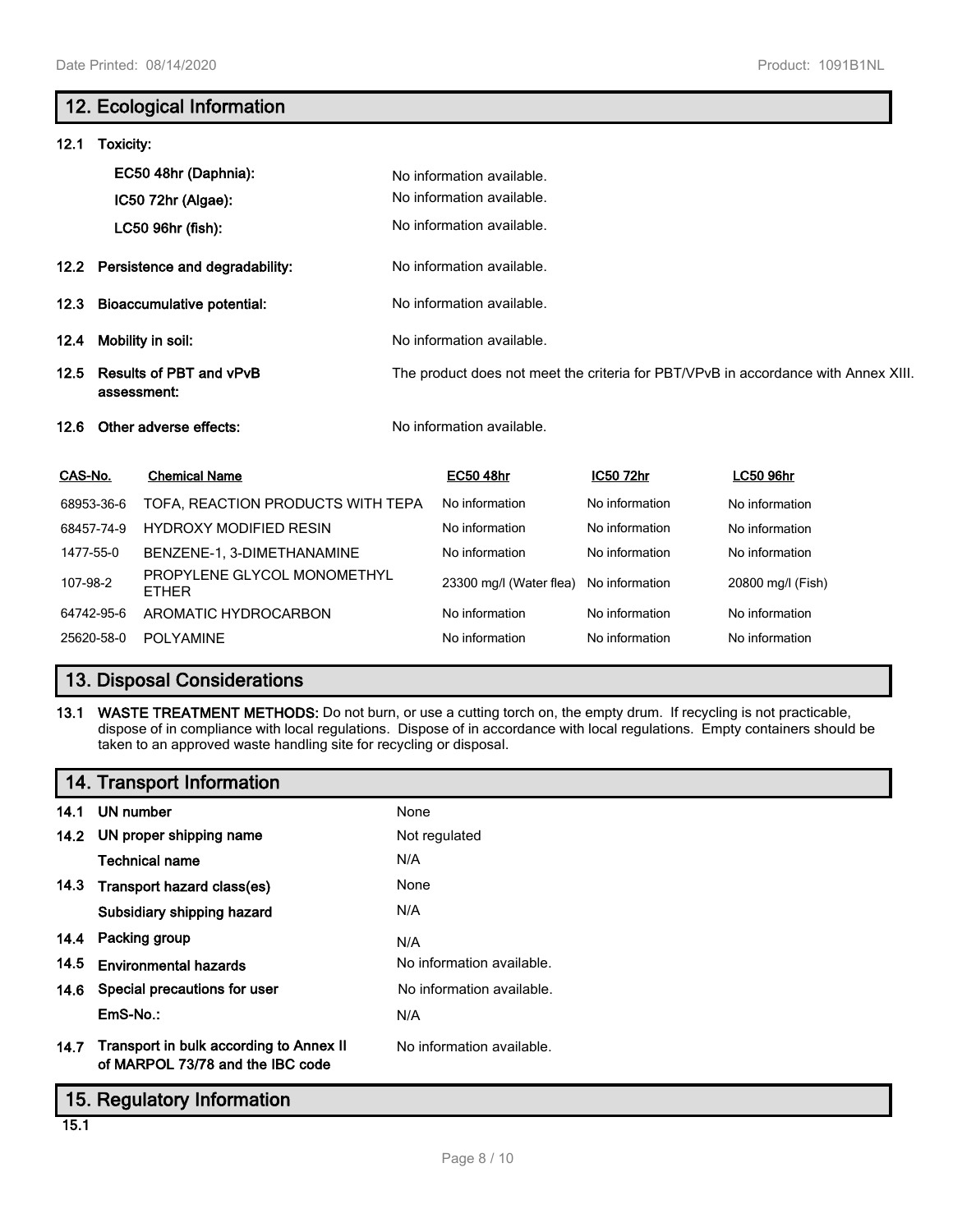#### **Safety, health and environmental regulations/legislation for the substance or mixture:**

## **U.S. Federal Regulations: As follows -**

## **CERCLA - Sara Hazard Category**

This product has been reviewed according to the EPA 'Hazard Categories' promulgated under Sections 311 and 312 of the Superfund Amendment and Reauthorization Act of 1986 (SARA Title III) and is considered, under applicable definitions, to meet the following categories:

Acute Toxicity (any route of exposure), Skin Corrosion or Irritation, Respiratory or Skin Sensitization, Specific target organ toxicity (single or repeated exposure)

## **Sara Section 313:**

This product contains the following substances subject to the reporting requirements of Section 313 of Title III of the Superfund Amendment and Reauthorization Act of 1986 and 40 CFR part 372:

#### **Chemical Name CAS-No.**

No Sara 313 components exist in this product.

#### **Toxic Substances Control Act:**

All components of this product are either listed on the TSCA Inventory or are exempt.

This product contains the following chemical substances subject to the reporting requirements of TSCA 12(B) if exported from the United States:

No TSCA 12(b) components exist in this product.

## **U.S. State Regulations: As follows -**

## **New Jersey Right-to-Know:**

The following materials are non-hazardous, but are among the top five components in this product.

| <b>Chemical Name</b>       | CAS-No.             |  |
|----------------------------|---------------------|--|
| No Chemical Name Found     | <b>TRADE SECRET</b> |  |
| Pennsylvania Right-To-Know |                     |  |

The following non-hazardous ingredients are present in the product at greater than 3%.

| <b>Chemical Name</b>   | CAS-No.      |
|------------------------|--------------|
| No Chemical Name Found | TRADE SECRET |
|                        |              |

**CALIFORNIA PROPOSITION 65**

WARNING: Cancer and Reproductive Harm -- www.P65Warnings.ca.gov

## **International Regulations: As follows -**

#### **\* Canadian DSL:**

All chemical ingredients included on inventory (DSL)

## **15.2 Chemical Safety Assessment:**

No Chemical Safety Assessment has been carried out for this substance/mixture by the supplier.

## **16. Other Information**